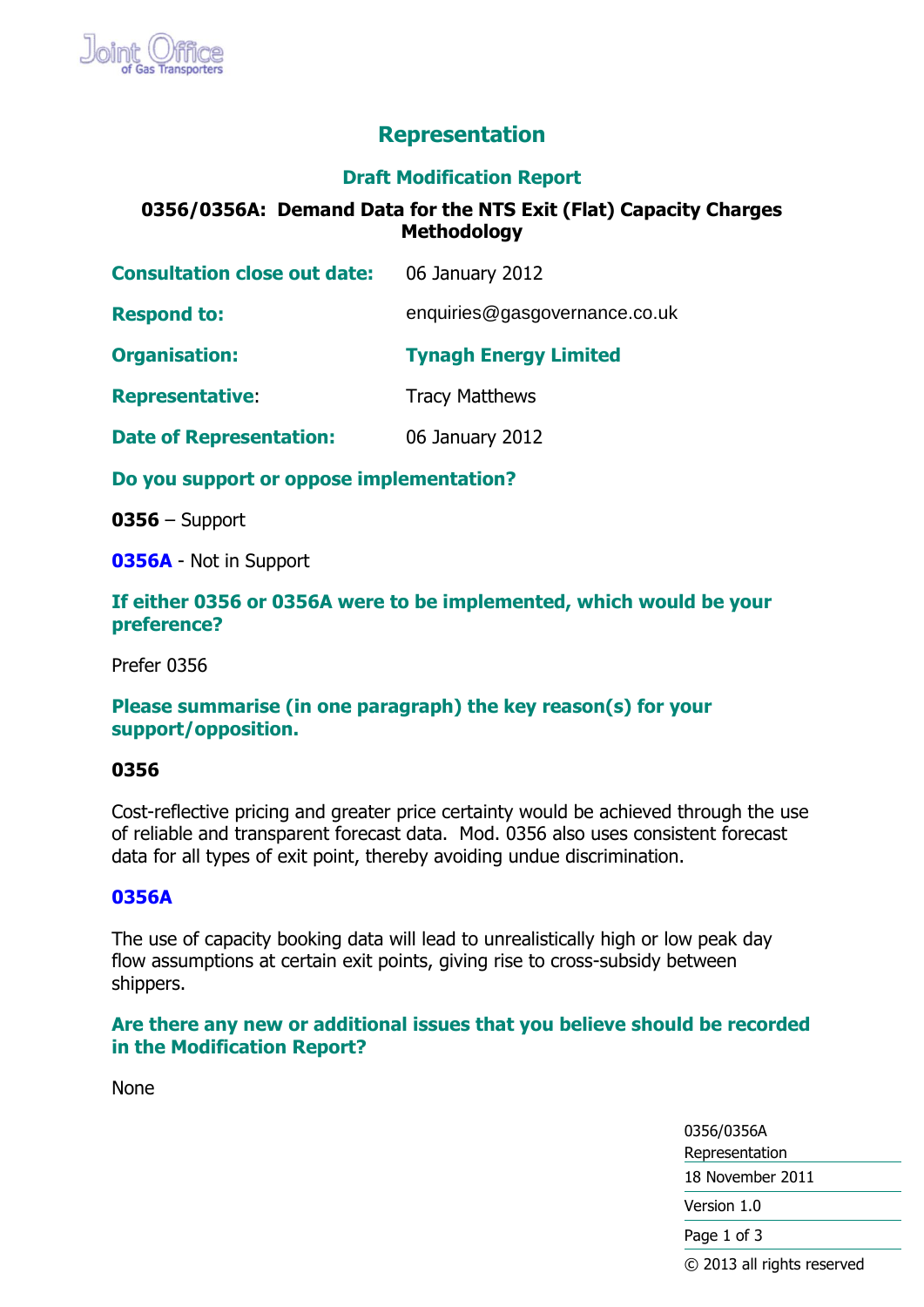

## **Relevant Objectives:**

How would implementation of either of these modifications impact the relevant objectives?

# **Reflecting the costs incurred by the licensee in its transportation business**

Cost-reflective pricing will not be achieved where capacity bookings (which in many cases do not reflect peak day flows) are used. Use of forecast data under Mod. 0356 offers a more reliable method of calculating prices.

## **Interaction with reformed exit regime**

Pricing needs to be cost-reflective and not dependent on booking behaviour. Mod. 0356A gives rise to less accurate investment signals.

## **Cross-Subsidy**

Cross-subsidies would reduce under Mod. 0356, thereby further facilitating competition.

## **Undue Discrimination**

Exit points should be treated the same and Mod. 0356 avoids undue discrimination through the use of consistent forecast data for all types of exit point.

# **Transparency, predictability and stability of charges**

While some transparency benefits can be realised through Mod. 0356A, Mod. 0356 offers cost-reflectivity, non-discrimination and avoids cross-subsidy.

### **Impacts and Costs:**

What analysis, development and ongoing costs would you face if either of these modifications were implemented?

None

### **Implementation:**

What lead-time would you wish to see prior to either of these modifications being implemented, and why?

The modification should be implemented in Q1 2012 to allow calculation of prices for the 2012 application window and the 2012/2013 gas year.

### **Legal Text**:

Are you satisfied that the legal text will deliver the intent of either of these modifications?

0356/0356A Representation 18 November 2011 Version 1.0 Page 2 of 3 © 2013 all rights reserved